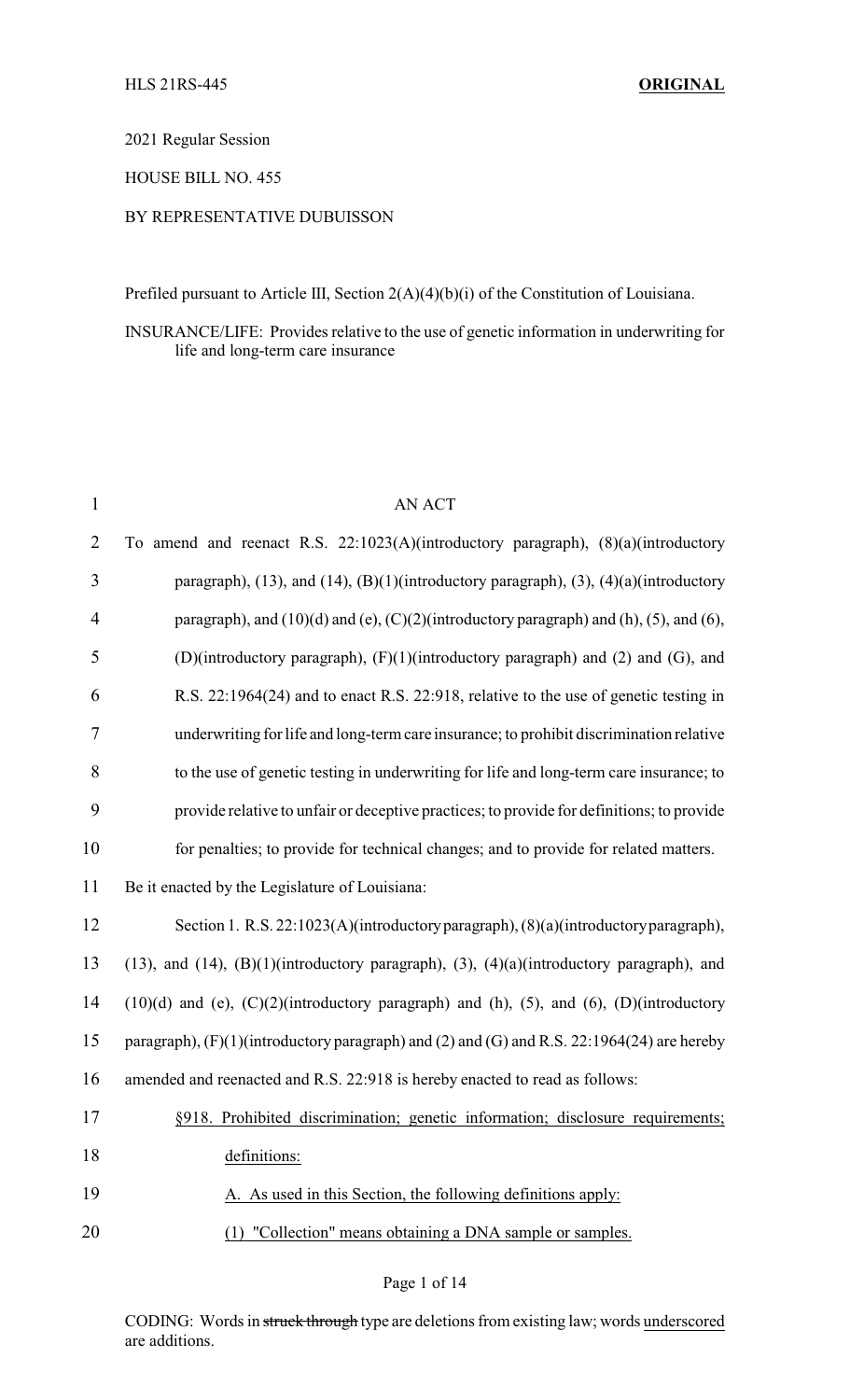| $\mathbf{1}$   | (2) "Compulsory disclosure" means any disclosure of genetic information                  |
|----------------|------------------------------------------------------------------------------------------|
| $\overline{2}$ | mandated or required by federal or state law in connection with a judicial, legislative, |
| 3              | or administrative proceeding.                                                            |
| $\overline{4}$ | (3) "Disclose" means to convey or to provide access to genetic information               |
| 5              | to a person other than the individual.                                                   |
| 6              | "DNA" means deoxyribonucleic acid including mitochondrial DNA,<br>(4)                    |
| 7              | complementary DNA, as well as any DNA derived from ribonucleic acid (RNA).               |
| 8              | (5) "Family" includes an individual's blood relatives and any legal relatives,           |
| 9              | including a spouse or adopted child, who may have a material interest in the genetic     |
| 10             | information of the individual.                                                           |
| 11             | "Genetic analysis" means the process of characterizing genetic<br>(6)                    |
| 12             | information from a human tissue sample.                                                  |
| 13             | "Genetic characteristic" means any gene or chromosome, or alteration                     |
| 14             | thereof, that is scientifically or medically believed to cause a disease, disorder, or   |
| 15             | syndrome, or to be associated with a statistically significant increased risk of         |
| 16             | development of a disease, disorder, or syndrome.                                         |
| 17             | $(8)(a)$ "Genetic information" means all information about genes, gene                   |
| 18             | products, inherited characteristics, or family history or pedigree that is expressed in  |
| 19             | common language and includes each of the following:                                      |
| 20             | (i) An individual's genetic test.                                                        |
| 21             | The genetic tests of the family members of an individual.<br>(ii)                        |
| 22             | The manifestation of a disease or disorder in family members of an<br>(iii)              |
| 23             | individual.                                                                              |
| 24             | (iv) With respect to an individual or family member of an individual who is              |
| 25             | a pregnant woman, genetic information of any fetus or embryo carried by such             |
| 26             | pregnant woman, and with respect to an individual or family member of an                 |
| 27             | individual utilizing an assisted reproductive technology, genetic information of any     |
| 28             | embryo legally held by the individual or family member.                                  |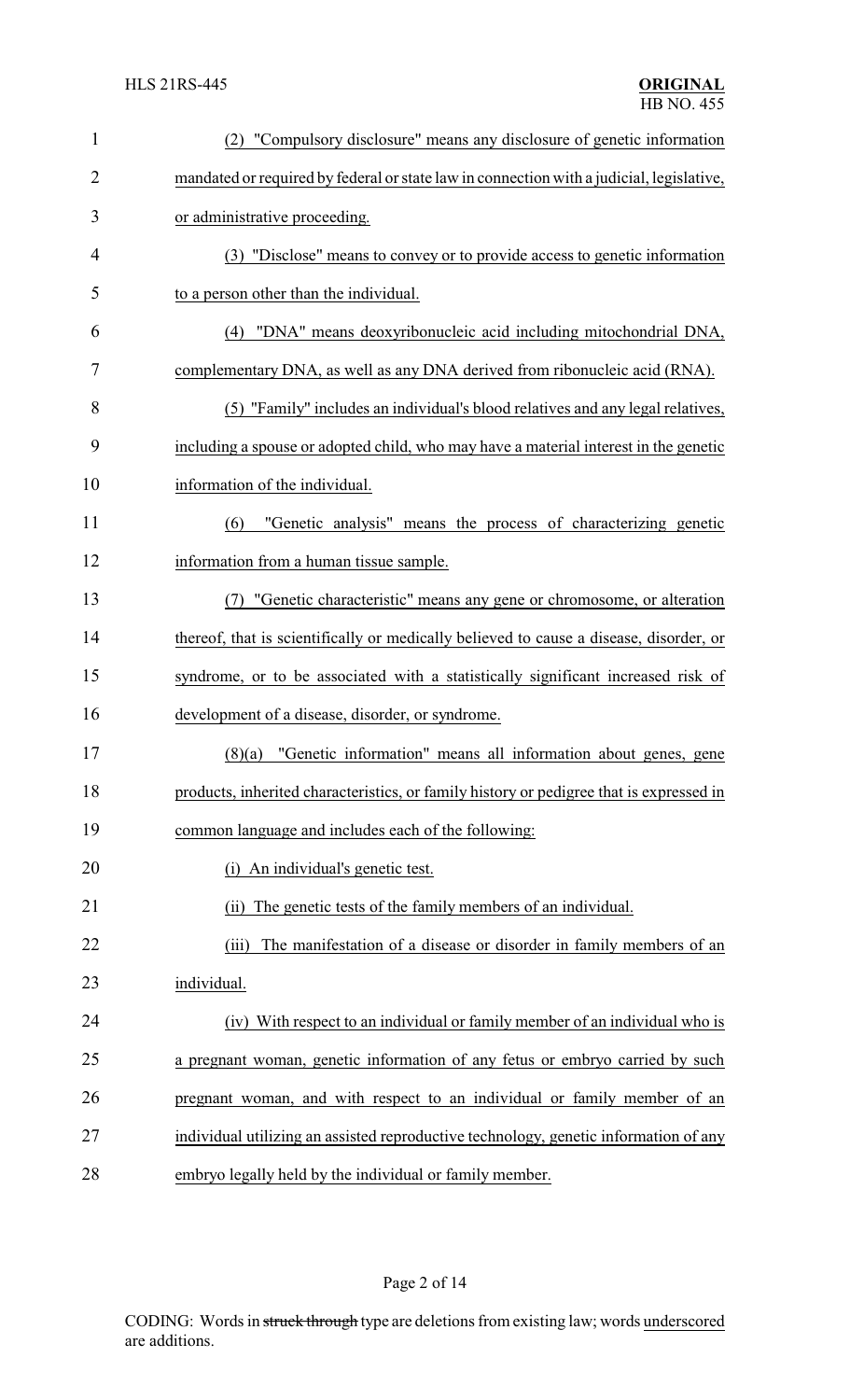| $\mathbf{1}$   | (b) "Genetic information" does not mean information about the sex or age               |
|----------------|----------------------------------------------------------------------------------------|
| $\overline{2}$ | of any individual.                                                                     |
| 3              | (9) "Genetic services" means a genetic test, genetic counseling, including             |
| 4              | obtaining, interpreting, or assessing genetic information, or genetic education.       |
| 5              | $(10)(a)$ "Genetic test" means any test for determining the presence or absence        |
| 6              | of genetic characteristics in an individual, including tests of nucleic acids, such as |
| 7              | DNA, RNA, and mitochondrial DNA, chromosomes, or proteins in order to diagnose         |
| 8              | or identify a genetic characteristic or that detects genotypes, mutation, or           |
| 9              | chromosomal changes.                                                                   |
| 10             | "Genetic test" does not mean an analysis of proteins or metabolites that<br>(b)        |
| 11             | either:                                                                                |
| 12             | Does not detect genotypes, mutations, or chromosomal changes.<br>(i)                   |
| 13             | Is directly related to a manifested disease, disorder, or pathological<br>(ii)         |
| 14             | condition that could be reasonably detected by a healthcare professional with          |
| 15             | appropriate training and expertise in the field of medicine involved.                  |
| 16             | "Individual" means the source of a human tissue sample from which a<br>(11)            |
| 17             | DNA sample is extracted or genetic information is characterized.                       |
| 18             | (12) "Individual identifier" means a name, address, social security number,            |
| 19             | health insurance identification number, or similar information by which the identity   |
| 20             | of an individual can be determined with reasonable accuracy, either directly or by     |
| 21             | reference to other available information. Such term does not include characters,       |
| 22             | numbers, or codes assigned to an individual or a DNA sample that cannot singly be      |
| 23             | used to identify an individual.                                                        |
| 24             | "Insurer <u>" means any person engaged in the business of making life</u><br>(13)      |
| 25             | insurance policies or annuity contracts, or any other insurance contract of this kind, |
| 26             | including a group insurance plan or insurance agents and third-party administrators.   |
| 27             | (14) "Person" means all persons other than the individual who is the source            |
| 28             | of a tissue sample and includes a family, corporation, partnership, association, joint |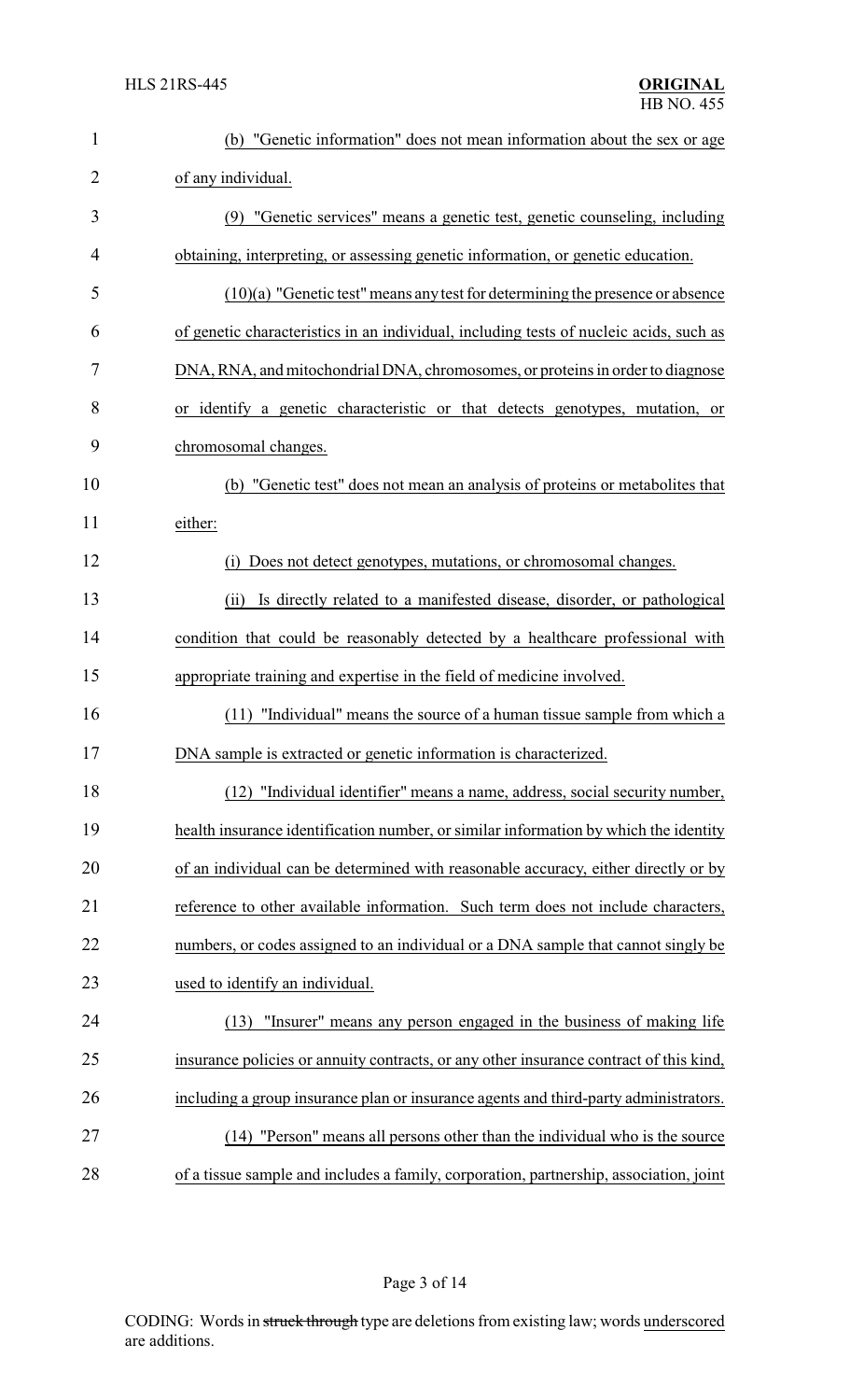| $\mathbf{1}$   | venture, government, governmental subdivision or agency, and any other legal or           |
|----------------|-------------------------------------------------------------------------------------------|
| $\overline{2}$ | commercial entity.                                                                        |
| 3              | "Research" means scientific investigation that includes systematic<br>(15)                |
| $\overline{4}$ | development and testing of hypotheses for the purpose of increasing knowledge.            |
| 5              | (16) "Storage" means retention of a DNA sample or of genetic information                  |
| 6              | for an extended period of time after the initial testing process.                         |
| 7              | (17) "Underwriting purposes" means rules for or determination of eligibility,             |
| 8              | including enrollment and continued eligibility, for benefits under the plan or            |
| 9              | coverage, the computation of premium or contribution amounts under the plan or            |
| 10             | coverage, and other activities related to the creation, renewal, or replacement of a      |
| 11             | contract or policy issued by an insurer.                                                  |
| 12             | B.(1) No insurer shall, on the basis of any genetic information concerning                |
| 13             | an individual or family member or on the basis of an individual's or family member's      |
| 14             | request for or receipt of genetic services, or the refusal to submit to a genetic test or |
| 15             | make available the results of a genetic test, do any of the following:                    |
| 16             | Terminate, restrict, limit, or otherwise apply conditions to the coverage<br>(a)          |
| 17             | of an individual or family member under the policy or plan, or restrict the sale of the   |
| 18             | policy or plan to an individual or family member.                                         |
| 19             | Cancel or refuse to renew the coverage of an individual or family<br>(b)                  |
| 20             | member under the policy or plan.                                                          |
| 21             | (c) Deny coverage or exclude an individual or family member from coverage                 |
| 22             | under the policy or plan.                                                                 |
| 23             | (d) Impose a rider that excludes coverage for certain benefits or services                |
| 24             | under the policy or plan.                                                                 |
| 25             | Establish differentials in premium rates or cost sharing for coverage<br>(e)              |
| 26             | under the policy or plan.                                                                 |
| 27             | Otherwise discriminate against an individual or family member in the<br>(f)               |
| 28             | provision of insurance.                                                                   |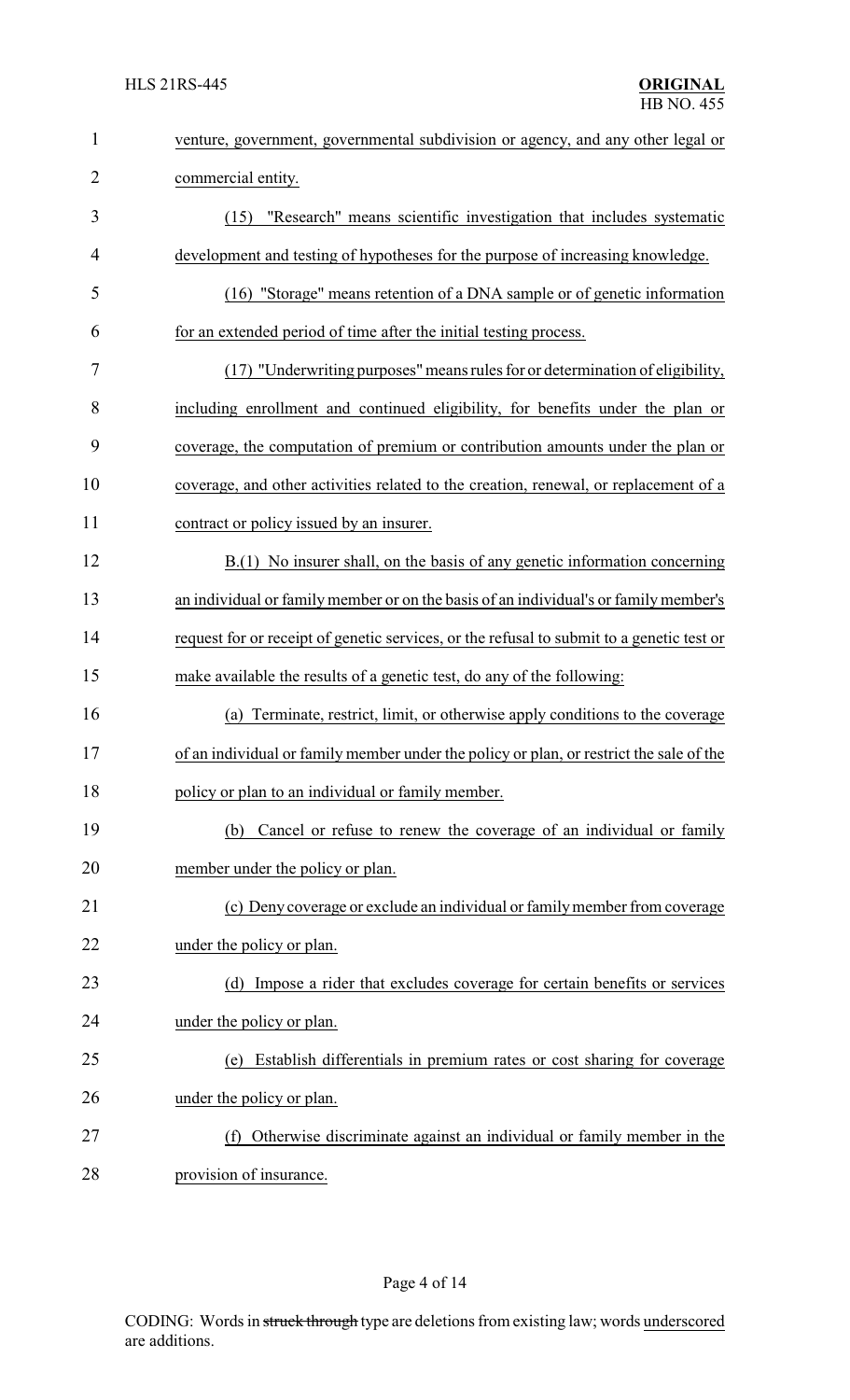| $\mathbf{1}$ | No insurer shall require an applicant for coverage under the policy or<br>(2)           |
|--------------|-----------------------------------------------------------------------------------------|
| 2            | plan, or an individual or family member who is presently covered under a policy or      |
| 3            | plan, to be the subject of a genetic test or to be subjected to questions relating to   |
| 4            | genetic information.                                                                    |
| 5            | (3) All insurers shall, in the application or enrollment information provided           |
| 6            | by the insurer concerning a policy or plan, provide an applicant or enrollee with a     |
| 7            | written statement disclosing the rights of the applicant or enrollee pursuant to the    |
| 8            | provisions of this Section. Such statement shall be in a form and manner that is        |
| 9            | noticeable to and understandable by an average applicant or enrollee.                   |
| 10           | $(4)(a)$ No insurer shall request, require, or purchase genetic information with        |
| 11           | respect to either of the following:                                                     |
| 12           | An individual or family member of an individual for underwriting<br>(i)                 |
| 13           | purposes.                                                                               |
| 14           | Any individual or family member of an individual prior to such<br>(ii)                  |
| 15           | individual's enrollment under the plan or coverage in connection with such              |
| 16           | enrollment.                                                                             |
| 17           | (b) If an insurer obtains genetic information incidental to the requesting,             |
| 18           | requiring, or purchasing of other information concerning any individual, such           |
| 19           | request, requirement, or purchase shall not be considered a violation of Item (a)(ii)   |
| 20           | of this Paragraph if such request, requirement, or purchase is not in violation of Item |
| 21           | $(a)(i)$ of this Paragraph.                                                             |
| 22           | $(5)(a)$ No insurer shall request or require that an individual, a family member        |
| 23           | of such individual, or a group member undergo a genetic test.                           |
| 24           | (b) Subparagraph (a) of this Paragraph shall not be construed to limit the              |
| 25           | authority of a healthcare professional who is providing healthcare services to an       |
| 26           | individual to request that such individual undergo a genetic test.                      |
| 27           | $(6)(a)$ No insurer shall establish rules for eligibility, including continued          |
| 28           | eligibility, of any individual or an individual's family member to enroll or continue   |
| 29           | enrollment based on genetic information.                                                |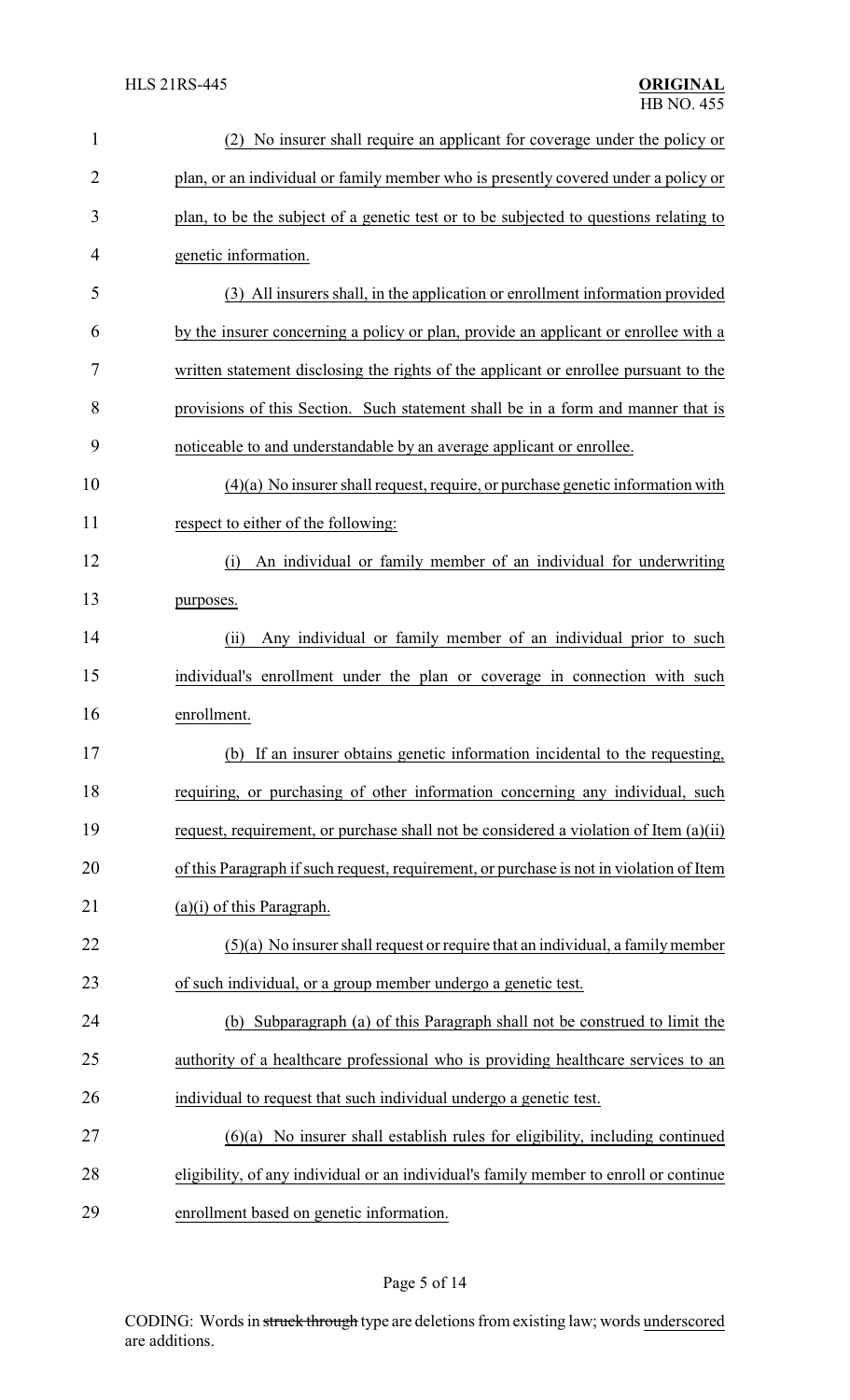| $\mathbf{1}$   | (b) Nothing in Subparagraph (a) of this Paragraph or in Items $(4)(a)(i)$ and           |
|----------------|-----------------------------------------------------------------------------------------|
| $\overline{2}$ | (ii) of this Subsection shall be construed to preclude an insurer from establishing     |
| 3              | rules for eligibility for an individual to enroll in insurance coverage based on the    |
| 4              | manifestation of a disease or disorder in that individual.                              |
| 5              | No insurer shall adjust premium or contribution amounts for an<br>(7)(a)                |
| 6              | individual or group plan on the basis of genetic information concerning the             |
| 7              | individual or a family member of the individual.                                        |
| 8              | (b) Nothing in Subparagraph (a) of this Paragraph shall be construed to                 |
| 9              | preclude an insurer from adjusting premium or contribution amounts for an               |
| 10             | individual on the basis of a manifestation of a disease or disorder in that individual. |
| 11             | In such case, the manifestation of a disease or disorder in one individual cannot also  |
| 12             | be used as genetic information about other individuals covered under the policy         |
| 13             | issued to such individual and to further increase premium or contribution amounts.      |
| 14             | Nothing in Subparagraph (a) of this Paragraph shall be construed to<br>(c)              |
| 15             | preclude an insurer from increasing the premium for an employer based upon the          |
| 16             | manifestation of a disease or disorder of an individual who is enrolled in the plan.    |
| 17             | In such case, the manifestation of a disease or disorder in one individual cannot also  |
| 18             | be used as genetic information about other group members and to further increase        |
| 19             | the premium for the employer.                                                           |
| 20             | (8) Notwithstanding Subparagraph $(5)(a)$ of this Subsection, an insurer may            |
| 21             | request, but not require, that an individual, family member of an individual, or a      |
| 22             | group member undergo a genetic test if each of the following conditions is met:         |
| 23             | (a) The request is made pursuant to research that complies with Part 46 of              |
| 24             | Title 45, Code of Federal Regulations, or equivalent federal regulations, and any       |
| 25             | applicable state or local law or regulations for the protection of human subjects in    |
| 26             | research.                                                                               |
| 27             | (b) The insurer clearly indicates to each individual, or in the case of a minor         |
| 28             | child, to the legal guardian of such child, to whom the request is made both that:      |
| 29             | Compliance with the request is voluntary.<br>(i)                                        |

# Page 6 of 14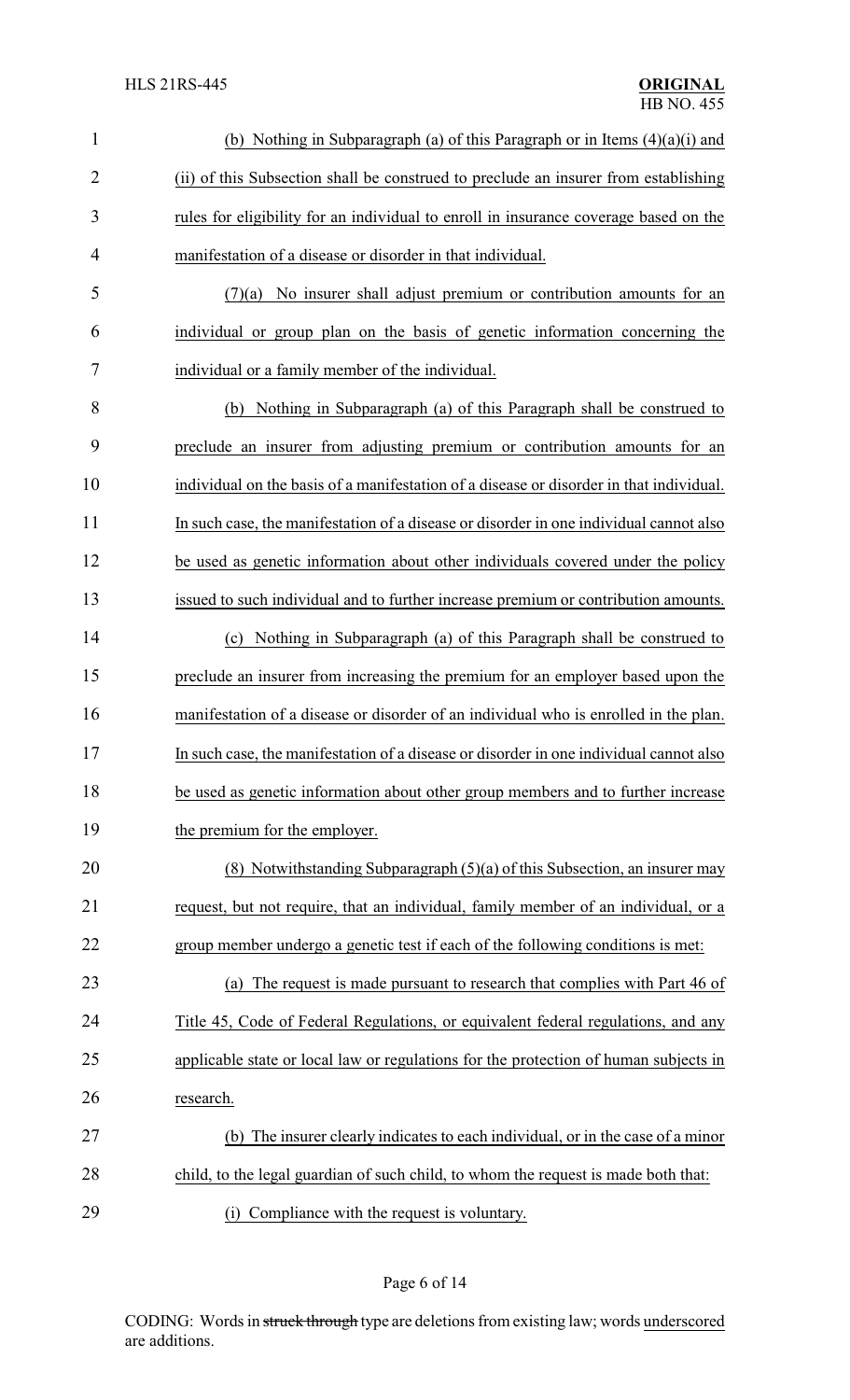| $\mathbf{1}$   | (ii) Noncompliance will have no effect on enrollment status or premium, or         |
|----------------|------------------------------------------------------------------------------------|
| $\overline{2}$ | contribution amounts.                                                              |
| 3              | (c) No genetic information collected or acquired pursuant to the provisions        |
| 4              | of this Paragraph shall be used for underwriting purposes.                         |
| 5              | The insurer notifies the secretary of the United States Department of<br>(d)       |
| 6              | Health and Human Services in writing that the insurer is conducting activities     |
| 7              | according to the exception provided pursuant to this Paragraph, including a        |
| 8              | description of the activities conducted.                                           |
| 9              | The insurer complies with such other conditions as the secretary of the<br>(e)     |
| 10             | United States Department of Health and Human Services may by regulation require    |
| 11             | for activities conducted pursuant to this Paragraph.                               |
| 12             | C.(1) No insurer shall obtain genetic information from an insured or enrollee,     |
| 13             | or from his DNA sample, without first obtaining written informed consent from the  |
| 14             | insured, enrollee, or his representative.                                          |
| 15             | (2) To be valid, an authorization for disclosure of genetic information shall      |
| 16             | satisfy the following criteria:                                                    |
| 17             | (a) Be in writing, signed by the individual and dated on the date of such          |
| 18             | signature.                                                                         |
| 19             | (b) Identify the person permitted to make the disclosure.                          |
| 20             | Describe the specific genetic information to be disclosed.<br>(c)                  |
| 21             | (d) Identify the person to whom the information is to be disclosed.                |
| 22             | Describe with specificity the purpose for which the disclosure is being<br>(e)     |
| 23             | made.                                                                              |
| 24             | (f) State the date upon which the authorization will expire, which in no event     |
| 25             | shall be more than sixty days after the date of the authorization.                 |
| 26             | (g) Include a statement that the authorization is subject to revocation at any     |
| 27             | time before the disclosure is actually made or the individual is made aware of the |
| 28             | details of the genetic information.                                                |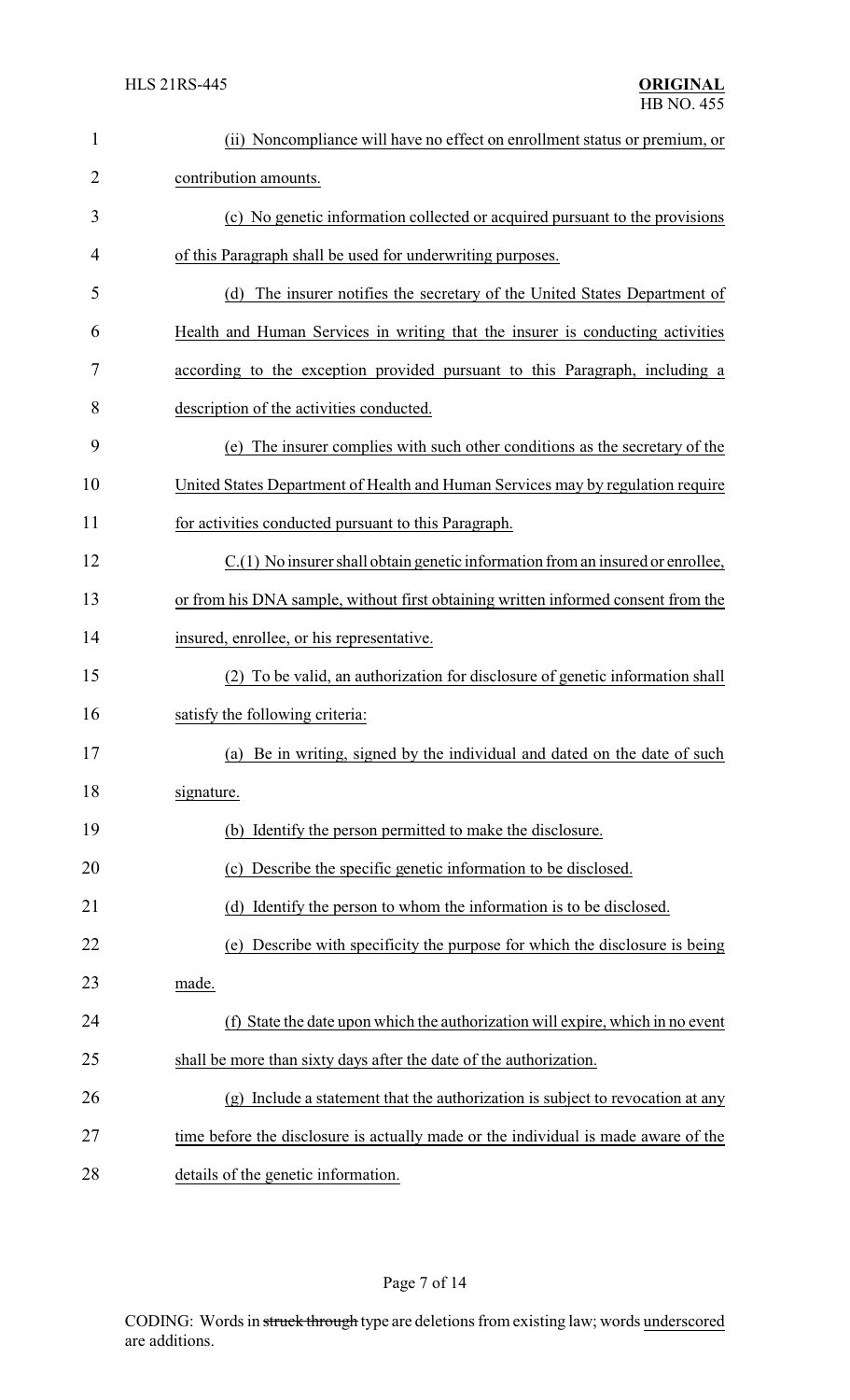| 1              | Include a statement that the authorization is invalid if used for any<br>(h)           |
|----------------|----------------------------------------------------------------------------------------|
| $\overline{2}$ | purpose other than the described purpose for which the disclosure is made.             |
| 3              | (3) A copy of the authorization shall be provided to the individual.                   |
| 4              | An individual may revoke or amend the authorization, in whole or in<br>(4)             |
| 5              | part, at any time.                                                                     |
| 6              | (5) A general authorization for the release of medical records or medical              |
| 7              | information shall not be construed as an authorization for disclosure of genetic       |
| 8              | information. With respect to medical records that contain genetic information, the     |
| 9              | requirements for disclosure of genetic information prescribed in this Section shall be |
| 10             | complied with.                                                                         |
| 11             | (6) Nothing in this Section exempts a covered entity from the requirements             |
| 12             | of the Health Insurance Portability and Accountability Act of 1996 pertaining to the   |
| 13             | collection, use, or disclosure of genetic information, which for purposes of the       |
| 14             | Health Insurance Portability and Accountability Act of 1996, is defined as "health     |
| 15             | information" under 42 U.S.C. 1320d(4)(b) and 1320d-9.                                  |
| 16             | D. The requirements of this Section do not apply to the genetic information            |
| 17             | obtained:                                                                              |
| 18             | (1) By a state, parish, municipal, or federal law enforcement agency for the           |
| 19             | purposes of establishing the identity of a person in the course of a criminal          |
| 20             | investigation or prosecution.                                                          |
| 21             | To determine paternity.                                                                |
| 22             | (3) To determine the identity of deceased individuals.                                 |
| 23             | For anonymous research where the identity of the subject will not be<br>(4)            |
| 24             | released.                                                                              |
| 25             | Pursuant to newborn screening requirements established by state or<br>(5)              |
| 26             | federal law.                                                                           |
| 27             | (6) As authorized by federal law for the identification of persons.                    |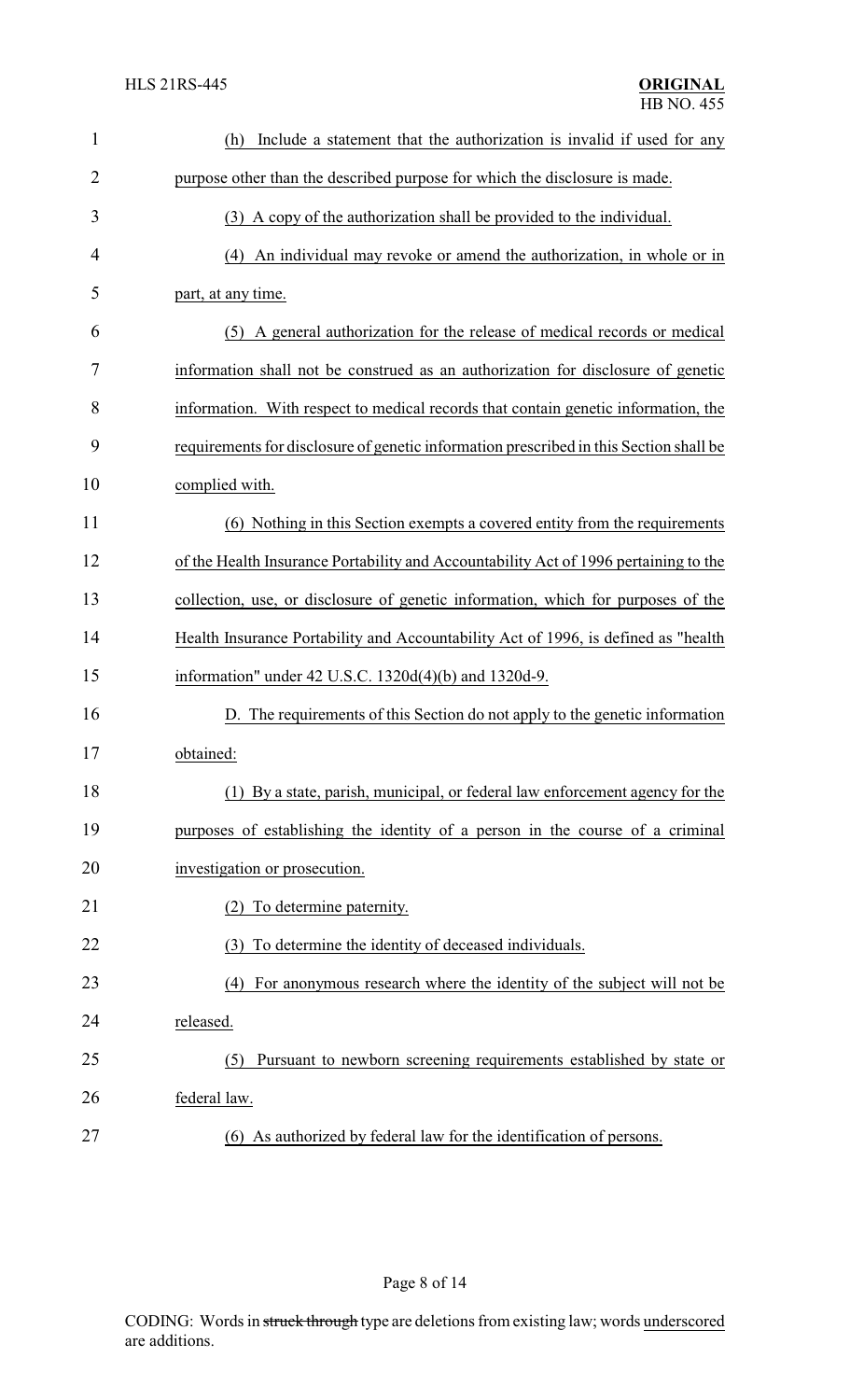| $\mathbf{1}$   | (7) By the Department of Children and Family Services or by a court having             |
|----------------|----------------------------------------------------------------------------------------|
| $\overline{2}$ | juvenile jurisdiction as set forth in Children's Code Article 302 for the purposes of  |
| 3              | child protection investigations or neglect proceedings.                                |
| 4              | (8)<br>For treatment, payment, and healthcare operations by an insurer                 |
| 5              | consistent with the federal Health Insurance Portability and Accountability Act of     |
| 6              | 1996 and its related regulations.                                                      |
| 7              | (9) For maintenance of information by an insurer in accordance with record             |
| 8              | retention requirements.                                                                |
| 9              | An insured's or enrollee's genetic information is the property of the<br>Ε.            |
| 10             | No person shall retain an insured's or enrollee's genetic<br>insured or enrollee.      |
| 11             | information without first obtaining authorization from the insured, enrollee, or his   |
| 12             | representative, unless retention is:                                                   |
| 13             | (1) For the purposes of a criminal or death investigation or for use of in a           |
| 14             | criminal or juvenile proceeding.                                                       |
| 15             | (2) To determine paternity.                                                            |
| 16             | Any person who through negligence collects, stores, or analyzes a<br>F(1)              |
| 17             | DNA sample in violation of this Section, or discloses genetic information in           |
| 18             | violation of this Section, is liable to the individual for each such violation in an   |
| 19             | amount equal to all of the following:                                                  |
| 20             | Any actual damages sustained as a result of the collection, storage,<br>(a)            |
| 21             | analysis, or disclosure, or fifty thousand dollars, whichever is greater.              |
| 22             | (b) Treble damages, in any case where such a violation resulted in profit or           |
| 23             | monetary gain.                                                                         |
| 24             | The costs of the action together with reasonable attorney fees as<br>(c)               |
| 25             | determined by the court, in the case of a successful action to enforce any liability   |
| 26             | pursuant to the provisions of this Section.                                            |
| 27             | (2) Any person who, through a request, the use of persuasion, under threat,            |
| 28             | or with a promise of reward, willfully induces another to collect, store, or analyze a |
| 29             | DNA sample, or willfully discloses genetic information, or for any other reason        |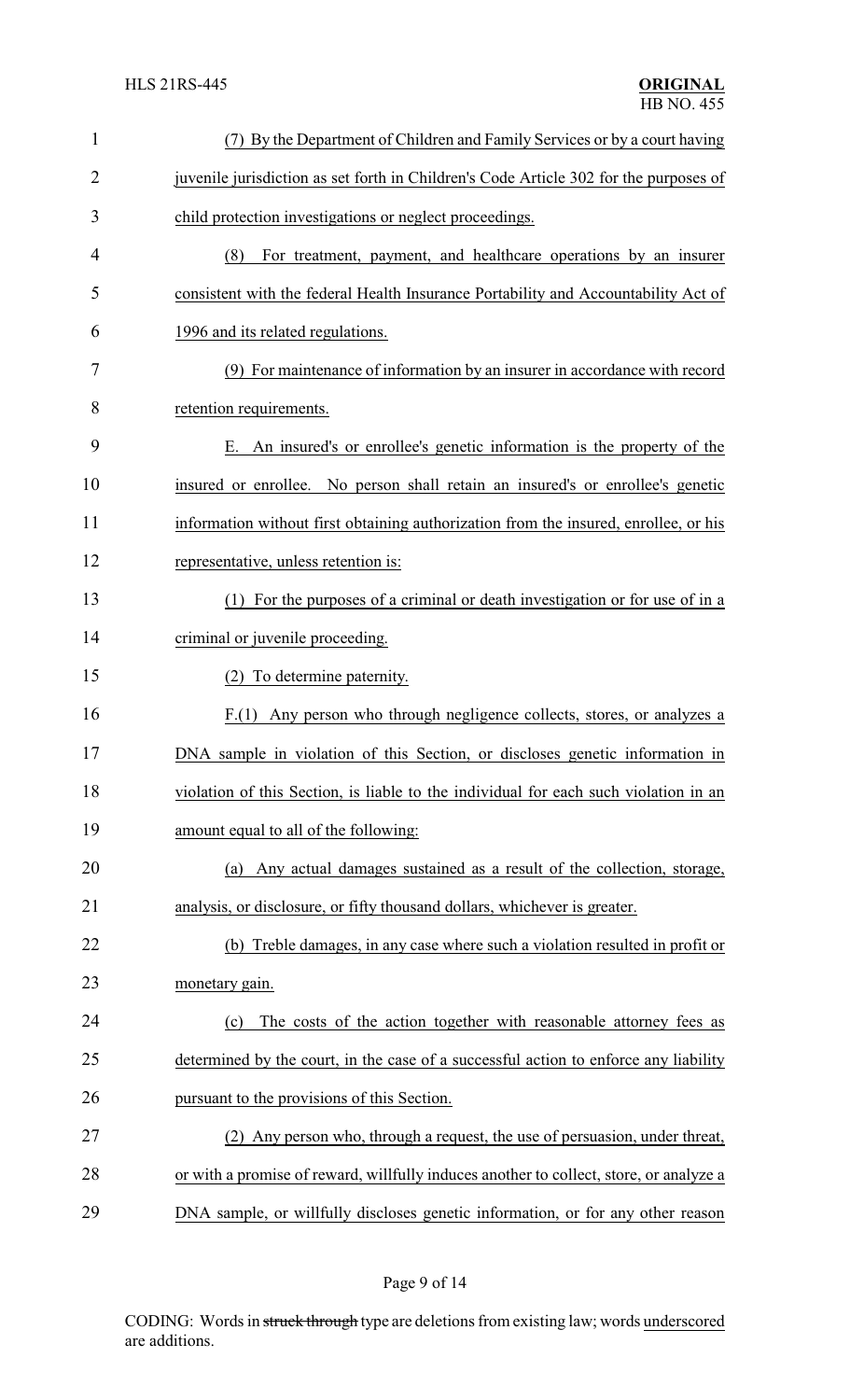| $\mathbf{1}$   | willfully collects, stores, or analyzes the DNA sample of an individual in violation     |
|----------------|------------------------------------------------------------------------------------------|
| $\overline{2}$ | of this Section is liable to the individual for each such violation in an amount equal   |
| 3              | to both of the following:                                                                |
| 4              | (a) Any actual damages sustained as a result of the collection, analysis, or             |
| 5              | disclosure, or one hundred thousand dollars, whichever is greater.                       |
| 6              | The costs of the action together with reasonable attorney fees as<br>(b)                 |
| 7              | determined by the court, in the case of a successful action pursuant to the provisions   |
| 8              | of this Section.                                                                         |
| 9              | *<br>*<br>*                                                                              |
| 10             | §1023. Prohibited discrimination; genetic information; disclosure requirements;          |
| 11             | definitions                                                                              |
| 12             | A. As used in this Section, the following terms shall have the following                 |
| 13             | meanings definitions apply:                                                              |
| 14             | *<br>*<br>*                                                                              |
| 15             | $(8)(a)$ "Genetic information" means all information about genes, gene                   |
| 16             | products, inherited characteristics, or family history/pedigree history or pedigree that |
| 17             | is expressed in common language and shall include includes each of the following:        |
| 18             | $\ast$<br>∗<br>*                                                                         |
| 19             | (13) "Insurer" means any hospital, health, or medical expense insurance                  |
| 20             | policy, hospital or medical service contract, employee welfare benefit plan,             |
| 21             | long-term care policy, health and accident insurance policy, or any other insurance      |
| 22             | contract of this type, including a group insurance plan, or any policy of group, family  |
| 23             | group, blanket, or association health and accident insurance, a self-insurance plan,     |
| 24             | health maintenance organization, and preferred provider organization, including          |
| 25             | insurance agents and third-party administrators, which delivers or issues for delivery   |
| 26             | in this state an insurance policy or plan.                                               |
| 27             | (14) "Person" means all persons other than the individual who is the source              |
| 28             | of a tissue sample and shall include includes a family, corporation, partnership,        |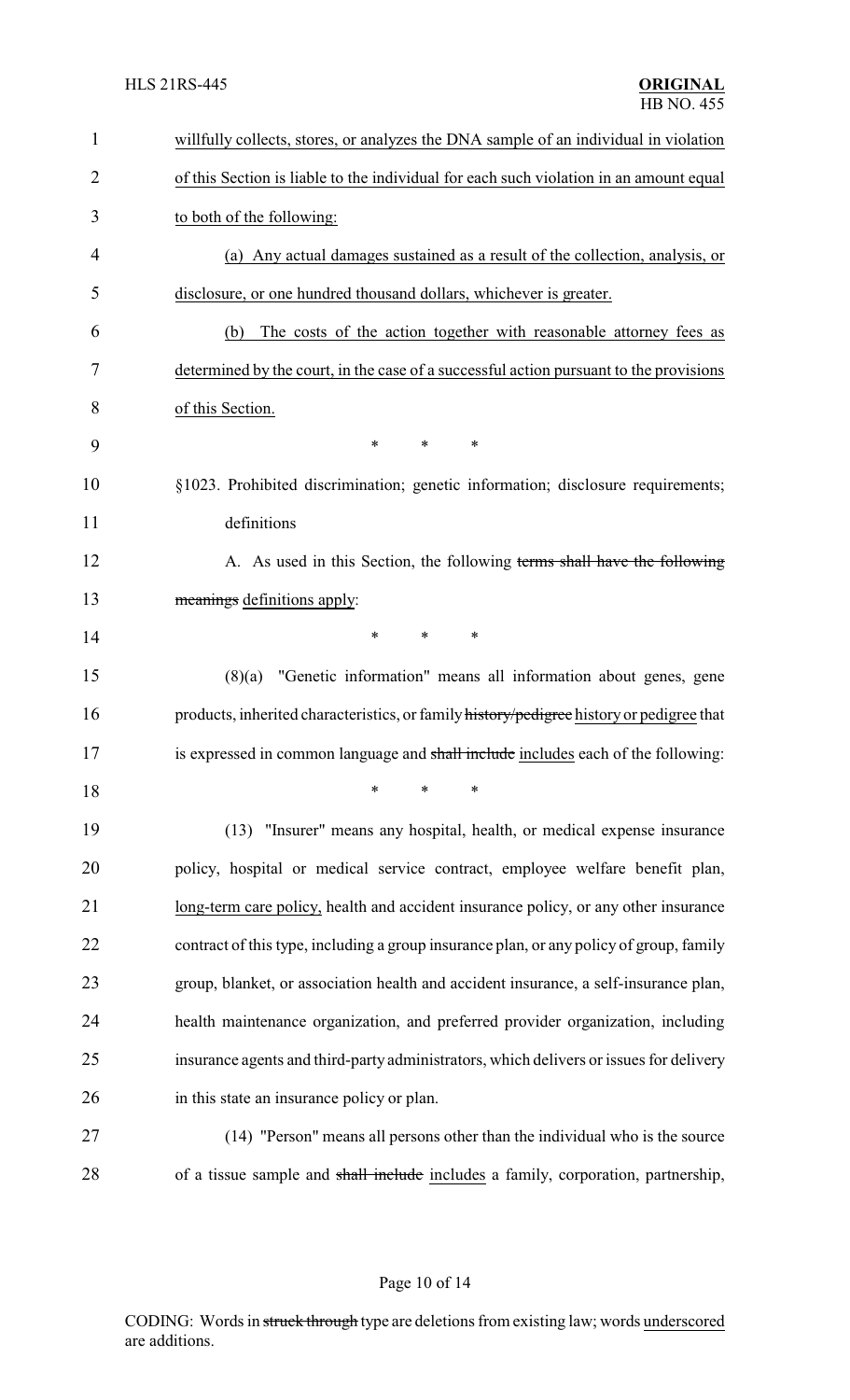| $\mathbf{1}$   | association, joint venture, government, governmental subdivision or agency, and any       |
|----------------|-------------------------------------------------------------------------------------------|
| $\overline{2}$ | other legal or commercial entity.                                                         |
| 3              | $\ast$<br>*<br>*                                                                          |
| $\overline{4}$ | B.(1) No insurer shall, on the basis of any genetic information concerning                |
| 5              | an individual or family member or on the basis of an individual's or family member's      |
| 6              | request for or receipt of genetic services, or the refusal to submit to a genetic test or |
| 7              | make available the results of a genetic test, do any of the following:                    |
| 8              | *<br>*<br>*                                                                               |
| 9              | (3) All insurers shall, in the application or enrollment information provided             |
| 10             | by the insurer concerning a policy or plan, provide an applicant or enrollee with a       |
| 11             | written statement disclosing the rights of the applicant or enrollee under pursuant to    |
| 12             | the provisions of this Section. Such statement shall be in a form and manner that is      |
| 13             | noticeable to and understandable by an average applicant or enrollee.                     |
| 14             | $(4)(a)$ No insurer shall request, require, or purchase genetic information with          |
| 15             | respect to either of the following:                                                       |
| 16             | ∗<br>*<br>∗                                                                               |
| 17             | $(10)$ Notwithstanding Subparagraph $(5)(a)$ of this Subsection, an insurer               |
| 18             | offering health insurance coverage in the individual or group market may request,         |
| 19             | but not require, that an individual, family member of an individual, or a group           |
| 20             | member undergo a genetic test if each of the following conditions is met:                 |
| 21             | $\ast$<br>∗                                                                               |
| 22             | (d) The insurer notifies the secretary of the United States Department of                 |
| 23             | Health and Human Services in writing that the issuer insurer is conducting activities     |
| 24             | pursuant according to the exception provided for under pursuant to this Paragraph,        |
| 25             | including a description of the activities conducted.                                      |
| 26             | (e) The insurer complies with such other conditions as the secretary of the               |
| 27             | United States Department of Health and Human Services may by regulation require           |
|                |                                                                                           |

# Page 11 of 14

CODING: Words in struck through type are deletions from existing law; words underscored are additions.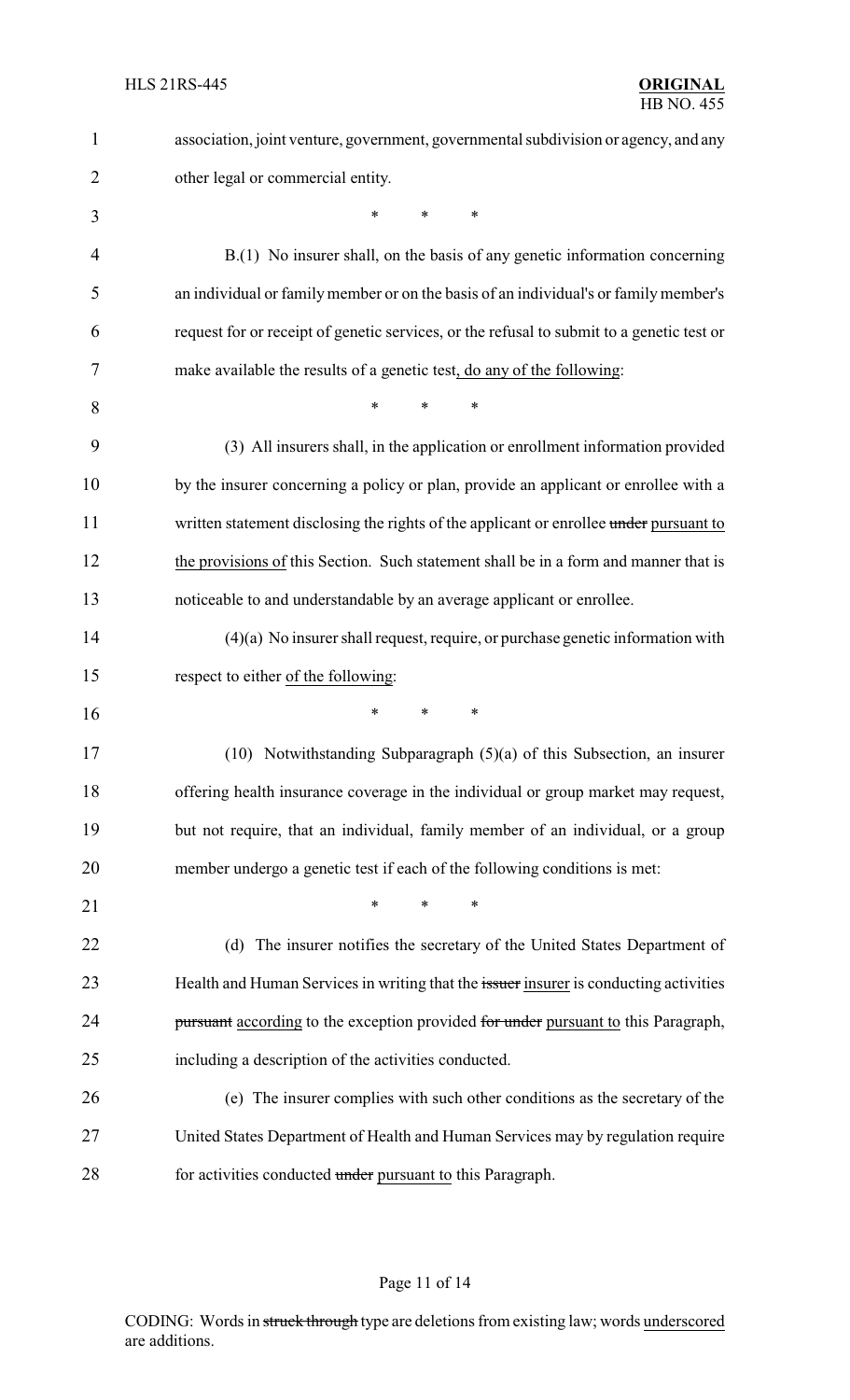| 1              | C.                                                                                      |
|----------------|-----------------------------------------------------------------------------------------|
| $\overline{2}$ | $\ast$<br>$\ast$<br>$\ast$                                                              |
| 3              | (2) To be valid, an authorization for disclosure of genetic information shall           |
| 4              | satisfy the following criteria:                                                         |
| 5              | $\ast$<br>*<br>*                                                                        |
| 6              | (h) Include a statement that the authorization shall be is invalid if used for          |
| 7              | any purpose other than the described purpose for which the disclosure is made.          |
| 8              | $\ast$<br>*<br>*                                                                        |
| 9              | (5) A general authorization for the release of medical records or medical               |
| 10             | information shall not be construed as an authorization for disclosure of genetic        |
| 11             | information. With respect to medical records that contain genetic information, the      |
| 12             | requirements for disclosure of genetic information under prescribed in this Section     |
| 13             | must shall be complied with.                                                            |
| 14             | (6) Nothing in this Section shall exempt exempts a covered entity from the              |
| 15             | requirements of the Health Insurance Portability and Accountability Act of 1996         |
| 16             | pertaining to the collection, use, or disclosure of genetic information, which for      |
| 17             | purposes of the Health Insurance Portability and Accountability Act of 1996, is         |
| 18             | defined as "health information" under 42 U.S.C. 1320d(4)(b) and 1320d-9.                |
| 19             | *<br>*<br>∗                                                                             |
| 20             | The requirements of this Section shall do not apply to the genetic<br>D.                |
| 21             | information obtained:                                                                   |
| 22             | $\ast$<br>$\ast$<br>∗                                                                   |
| 23             | F.(1) Any person who through negligence collects, stores, or analyzes a                 |
| 24             | DNA sample in violation of this Section, or discloses genetic information in            |
| 25             | violation of this Section, shall be is liable to the individual for each such violation |
| 26             | in an amount equal to all of the following:                                             |
| 27             | ∗<br>∗<br>∗                                                                             |
| 28             | $(2)$ Any person who either:                                                            |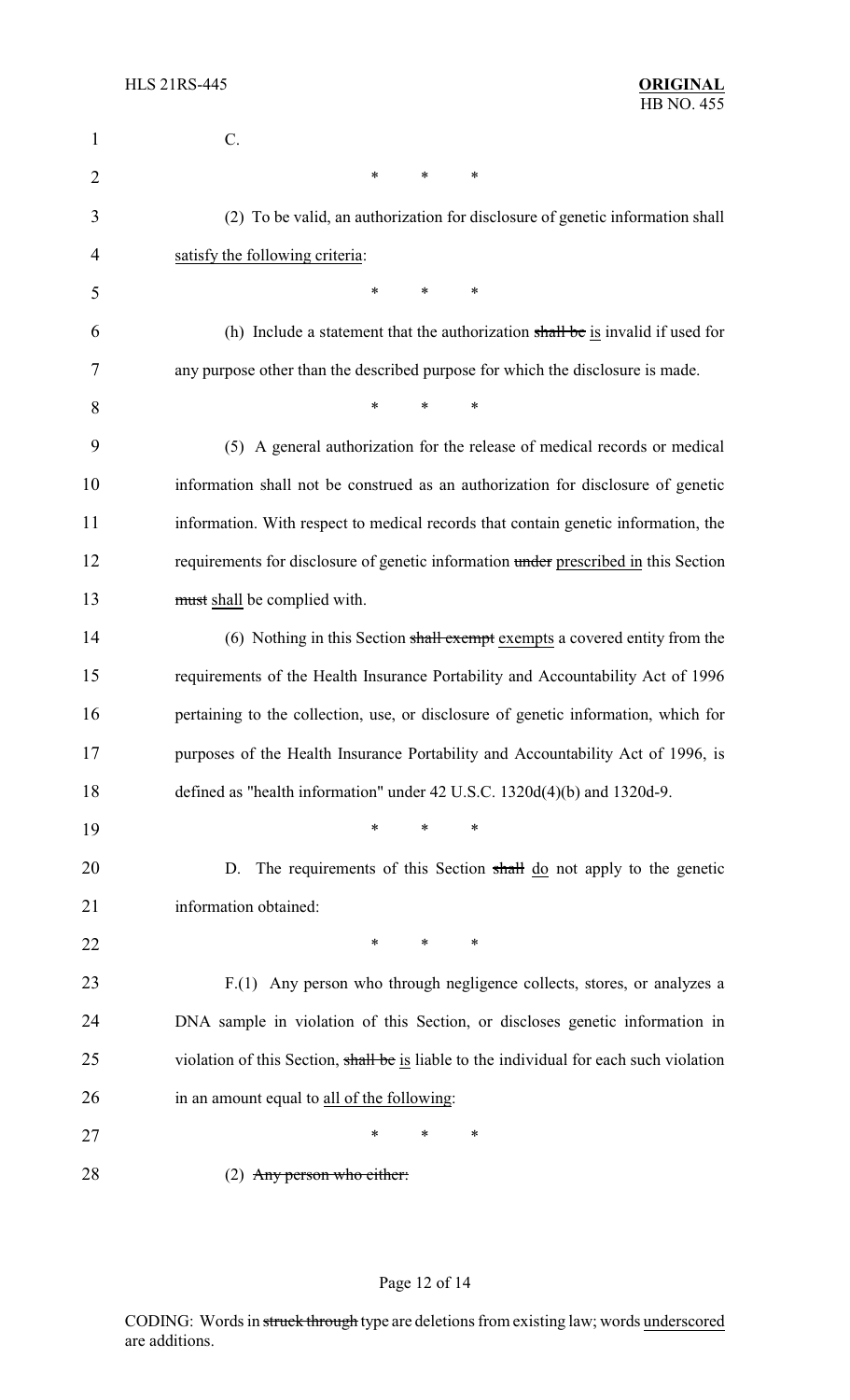| $\mathbf{1}$   | (a) Through a request, the use of persuasion, under threat, or with a promise                   |
|----------------|-------------------------------------------------------------------------------------------------|
| $\overline{2}$ | of reward, willfully induces another to collect, store, or analyze a DNA sample in              |
| 3              | violation of this Section.                                                                      |
| 4              | (b) Willfully collects, stores, or analyzes a DNA sample in violation of this                   |
| 5              | Section, or willfully discloses genetic information in violation of this Section, shall         |
| 6              | be liable to the individual for each such violation in an amount equal to:                      |
| 7              | Any person who, through a request, the use of persuasion, under threat, or                      |
| 8              | with a promise of reward, willfully induces another to collect, store, or analyze a             |
| 9              | DNA sample, or willfully discloses genetic information, or for any other reason                 |
| 10             | willfully collects, stores, or analyzes the DNA sample of an individual in violation            |
| 11             | of this Section is liable to the individual for each such violation in an amount equal          |
| 12             | to both of the following:                                                                       |
| 13             | $\overrightarrow{(t)}$ Any actual damages sustained as a result of the collection, analysis, or |
| 14             | disclosure, or one hundred thousand dollars, whichever is greater.                              |
| 15             | The costs of the action together with reasonable attorney fees as<br>(ii)(b)                    |
| 16             | determined by the court, in the case of a successful action pursuant to the provisions          |
| 17             | of this Section.                                                                                |
| 18             | G. Notwithstanding any provision to the contrary, this Section does not apply                   |
| 19             | to any actions of an insurer or third parties dealing with an insurer taken in the              |
| 20             | ordinary course of business in connection with the sale, issuance, or administration            |
| 21             | of a life, disability income, long term care, or critical illness insurance policy. For         |
| 22             | the purposes of this Section, "critical illness" insurance policy shall mean means              |
| 23             | health insurance providing a principle sum of benefit following diagnosis of                    |
| 24             | specifically named perils.                                                                      |
| 25             | *<br>*<br>∗                                                                                     |
| 26             | §1964. Methods, acts, and practices which are defined as unfair or deceptive                    |
| 27             | The following are declared to be unfair methods of competition and unfair                       |
| 28             | or deceptive acts or practices in the business of insurance:                                    |
| 29             | ∗<br>∗<br>*                                                                                     |

# Page 13 of 14

CODING: Words in struck through type are deletions from existing law; words underscored are additions.